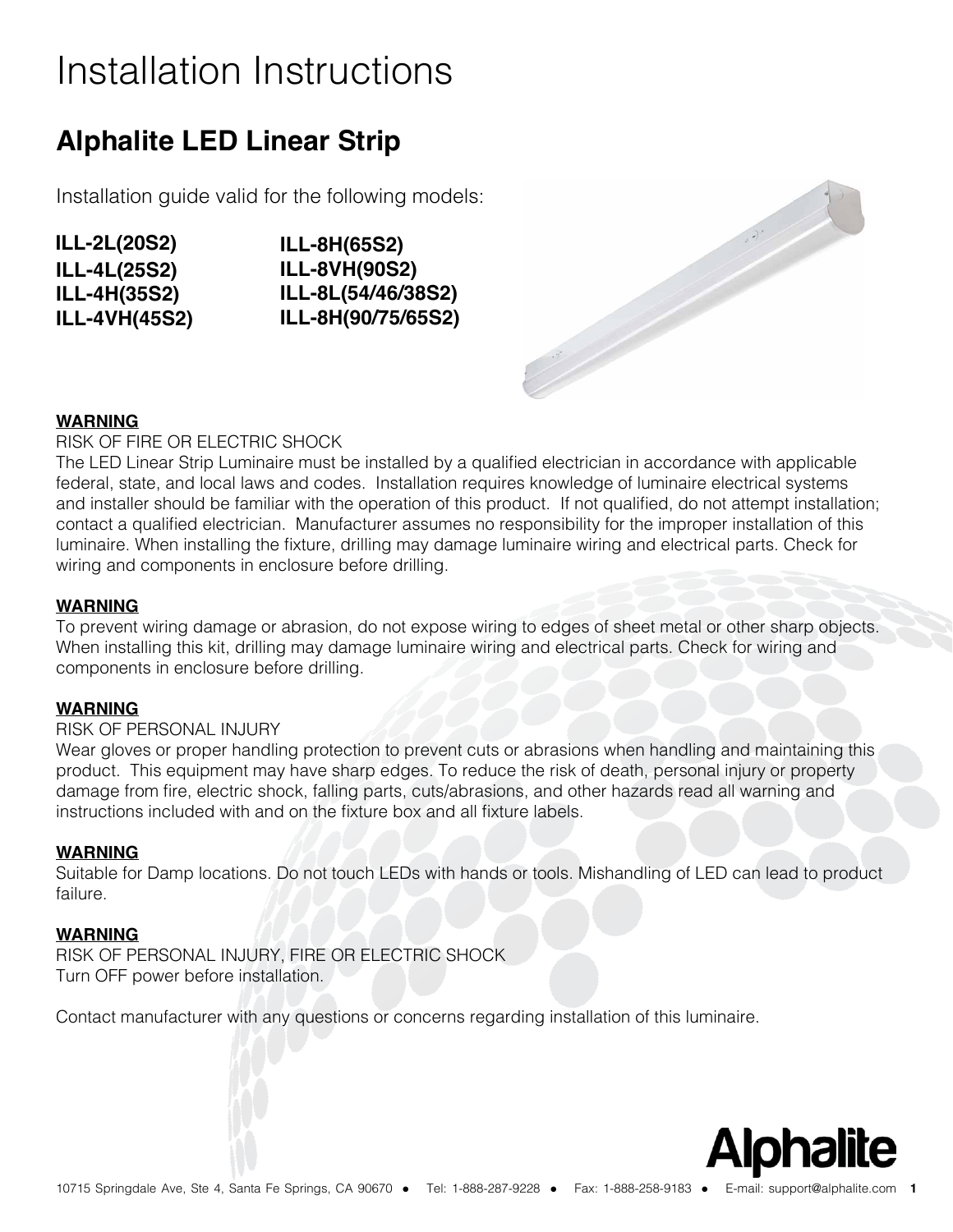## **Installation Instructions LED Linear Strip** Surface Mounting

## **Surface Mounting Installation Steps:**



**1.** Secure the provided brackets onto the ceiling with the provided accessories and screws.



- **2.** Screw the provided cover plates to outlet knock-out in the back of housing.(Figure A).
- **3.** Wire main power through the junction box (Figure B).
- **4.** Then clip the brackets to the slots of fixture (Figure C).



#### **CAUTION**

- 1. Avoid direct eye exposure to the light source while it is on.
- 2. Account for small parts and destroy packing material, as these may be hazardous to children
- 3. Disconnect power and allow fixture to cool before changing bulb or handing fixture.

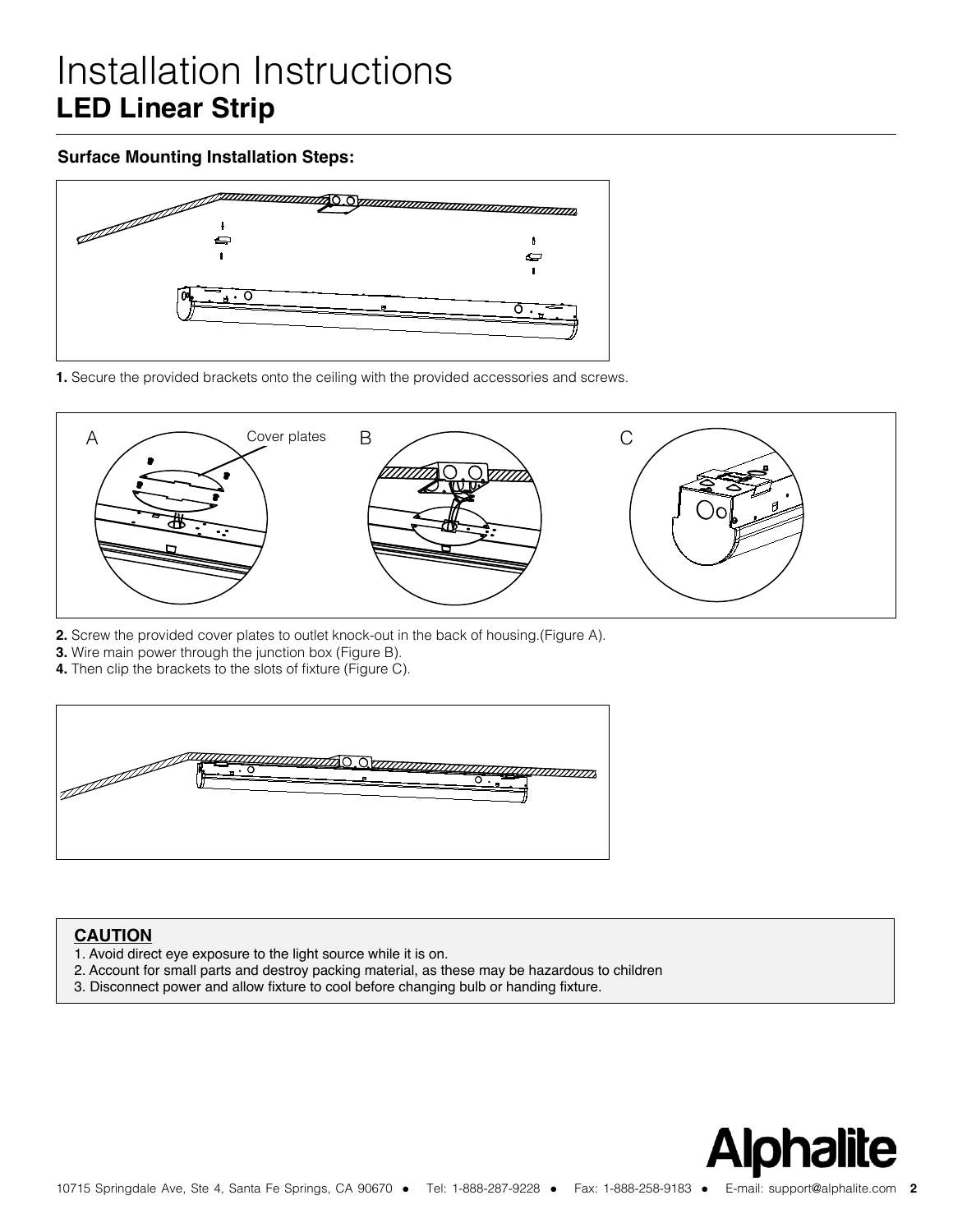# Installation Instructions **LED Linear Strip**

#### **Aircraft Cable Suspended Installation Steps:**





**1.** Clip the brackets to the slots of fixture.



**2.** Attach customer supplied aircraft cable to brackets. (Figure D.)

### **Lumen package Selection Steps:**



**1.** Locate the wattage DIP switch on the side of fixture and select the desired wattage by sliding the switch left and right. (Figure E.) **2.** Insert the silicone cover to lock the switches in place after the switch was positioned to the desired settings.



#### **Wiring Diagram: ON-OFF Wiring 0-10V Dimmable Wiring**

Follow the wiring directions as in fig. 1.

**1.** Connect the black fixture lead to the (+) LINE supply lead.

**2.** Connect the white fixture lead to the  $(\cdot)$ 

**3.** Connect the GROUND wire from fixture to supply ground. Do NOT connect the output.

**4.** Connect the purple fixture lead to the (V+) DIM lead.

**5.** Connect the gray fixture lead to the (V-) DIM lead.

Follow the wiring directions as in fig. 1.

**1.** Connect the black fixture lead to the LINE supply lead.

**2.** Connect the white fixture lead to the COMMON/NEUTRAL supply lead.

**3.** Connect the GROUND wire from fixture to supply ground.